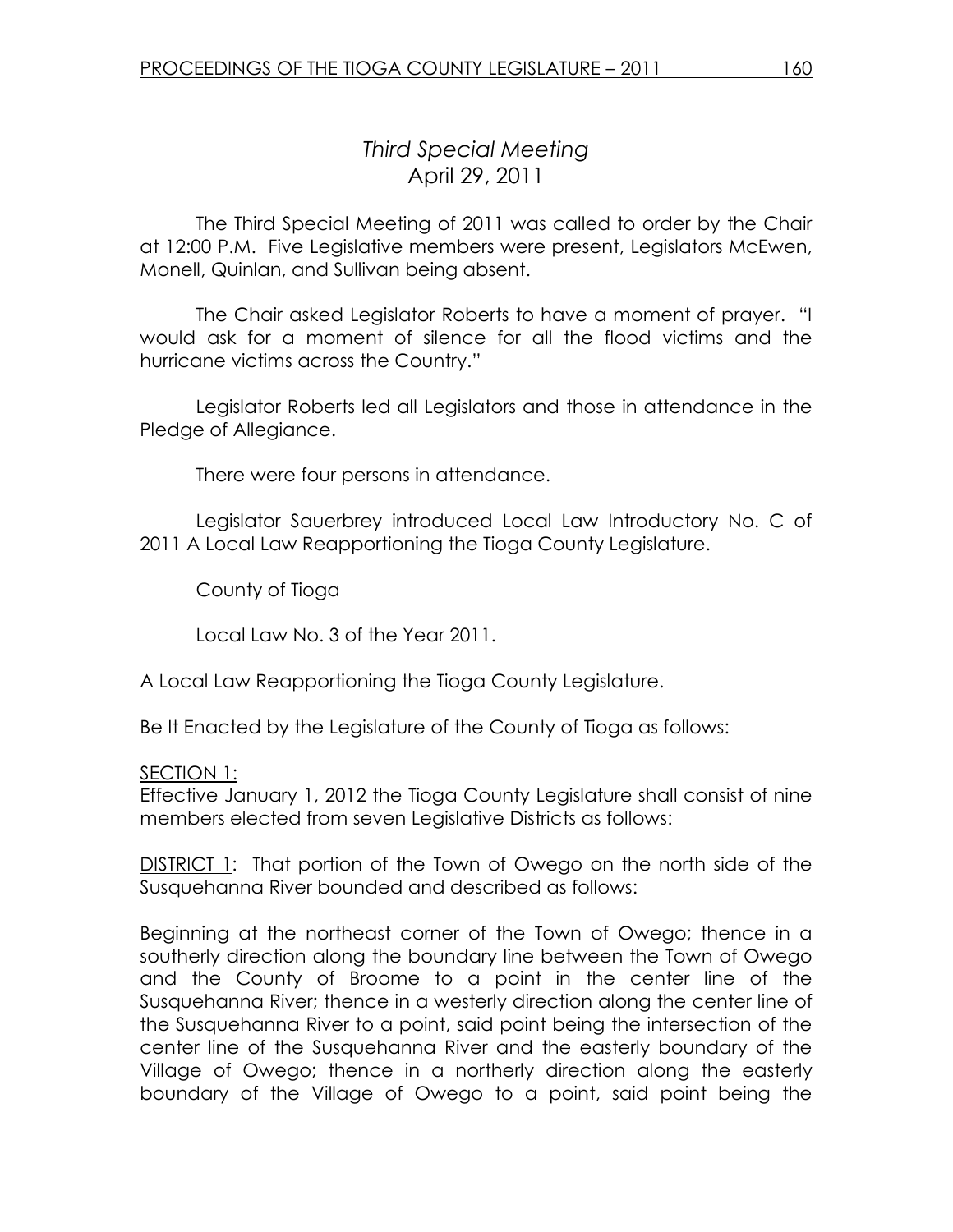intersection of the easterly boundary line of the Village of Owego and the center line of East Front Street; thence in an easterly direction along the center line of East Front Street to a point, said point being the intersection of the center line of East Front Street and the center line of Davis Hill Road; thence in a northerly direction along the center line of Davis Hill Road and Lisle Road to a point, said point being the intersection of the center line of Lisle Road and the center line of Patton Road; thence in an easterly direction along the center line of Patton Road and Welch Road to a point, said point being the intersection of the center line of Welch Road and the center line of East Beecher Hill Road; thence in a northerly and northeasterly direction along the center line of East Beecher Hill Road to a point, said point being the intersection of the center line of East Beecher Hill Road and the center line of Gaskill Road; thence in a northwesterly direction along the center line of Gaskill Road to a point, said point being the intersection of the center line of Gaskill Road and the center line of Pultz Hill Road as extended; thence in an easterly direction along the center line of Pultz Hill Road and the center line of Hollister Road to a point, said point being the intersection of the center line of Hollister Road and the center line of Lisle Road; thence in a northeasterly direction along the center line of Lisle Road to a point, said point being the intersection of the center line of Lisle Road and the northerly boundary of the Town of Owego; thence in an easterly direction along the northerly boundary of the Town of Owego to the northeast corner of the Town of Owego, the point and place of beginning.

POPULATION: 5444

REPRESENTATIVES: ONE

DISTRICT 2: That portion of the Town of Owego on the north side of the Susquehanna River, and the Village of Owego, bounded and described as follows:

Beginning at the southwest corner of the Village of Owego; thence in a northerly direction along the westerly boundary of the Village of Owego and the center line of the Owego Creek to a point, said point being the northwest corner of the Town of Owego; thence in an easterly direction along the northerly boundary of the Town of Owego to a point, said point being the intersection of the northerly boundary of the Town of Owego and the center line of Lisle Road; thence in a southwesterly direction along the center line of Lisle Road to a point, said point being the intersection of the center line of Lisle Road and the center line of Hollister Road; thence in a westerly direction along the center line of Hollister Road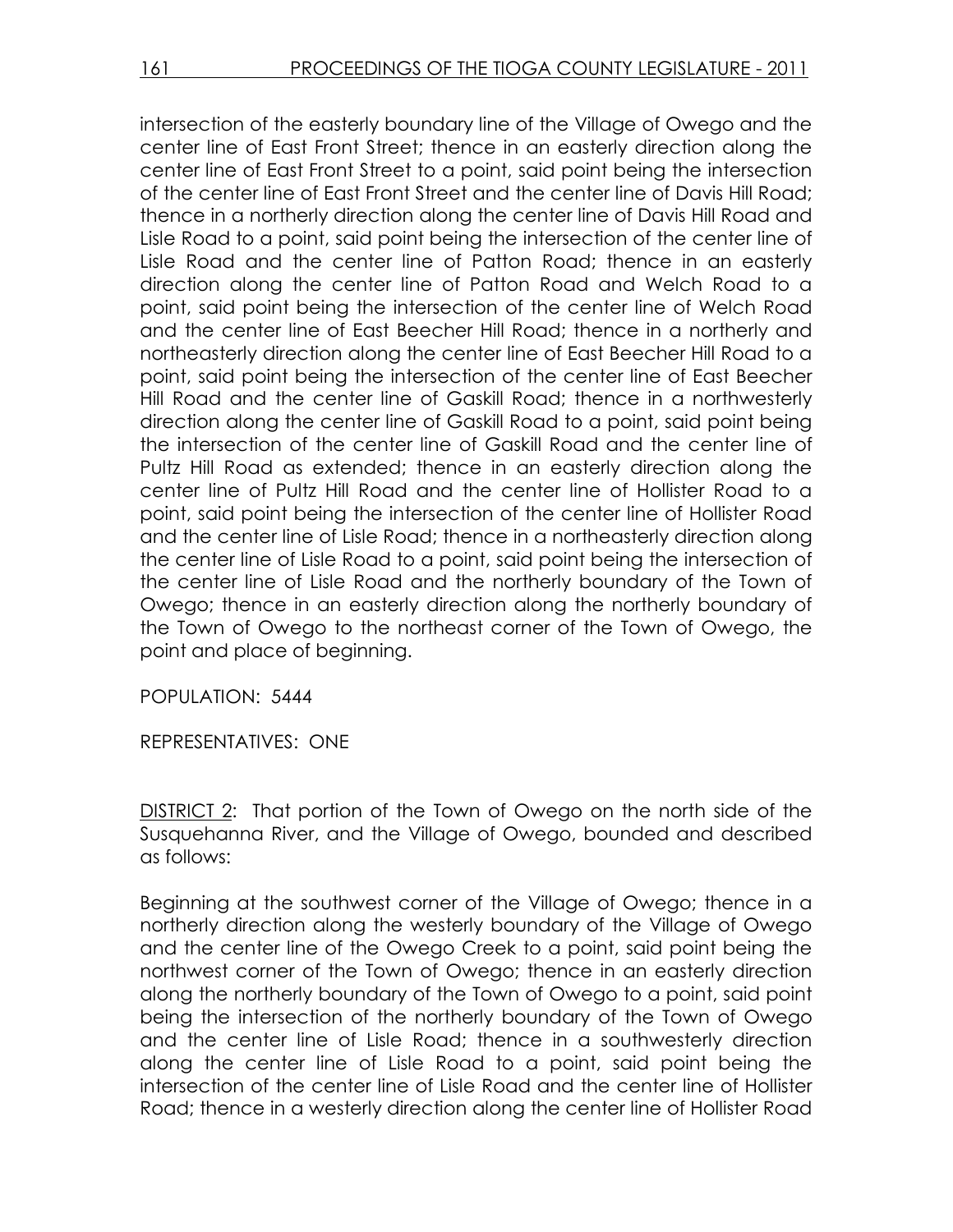and the center line of Pultz Hill Road to a point, said point being the intersection of the center line of Pultz Hill Road as extended and the center line of Gaskill Road; thence in a south easterly direction along the center line of Gaskill Road to a point, said point being the intersection of the center line of Gaskill Road and the center line of East Beecher Hill Road; thence in a southwesterly direction along the centerline of East Beecher Hill Road to a point, said point being the intersection of the center line of East Beecher Hill Road and the center line of Welch Road, as extended; thence in an easterly direction along the center line of Welch Road and Patton Road to a point, said point being the intersection of the center line of Patton Road, as extended, and the center line of Lisle Road; thence in a southerly direction along the center line of Lisle Road and Davis Hill Road, to a point, said point being the intersection of the center line of Davis Hill Road and the center line of East Front Street (said boundary also being the westerly boundary of Legislative District No. 1); thence in a westerly direction along the center line of East Front Street to a point, said point being the intersection of the center line of East Front Street and the easterly boundary of the Village of Owego; thence in a southerly direction along the easterly boundary of the Village of Owego to a point, said point being the southeast corner of the Village of Owego; thence in a southwesterly direction along the southerly boundary of the Village of Owego to the point or place of beginning.

POPULATION: 5515

REPRESENTATIVES: ONE

DISTRICT 3: That portion of the Town of Owego on the south side of the Susquehanna River, bounded and described as follows:

Beginning at a point on the easterly boundary of the Town of Owego, said point being the intersection of the easterly boundary of the Town of Owego and the center line of the Susquehanna River; thence in a southerly direction along the easterly boundary of the Town of Owego and the westerly boundary of Broome County to a point, said point being the southeast corner of the Town of Owego; thence in a westerly direction along the southerly boundary of the Town of Owego and the Pennsylvania Border to a point, said point being the intersection of the southerly boundary of the Town of Owego and the center line of Bolles Hill Road; thence in a northeasterly direction along the center line of Bolles Hill Road to a point, said point being the intersection of the center line of Bolles Hill Road and the center line of Gaylord Road; thence in a westerly direction along the center line of Gaylord Road to a point, said point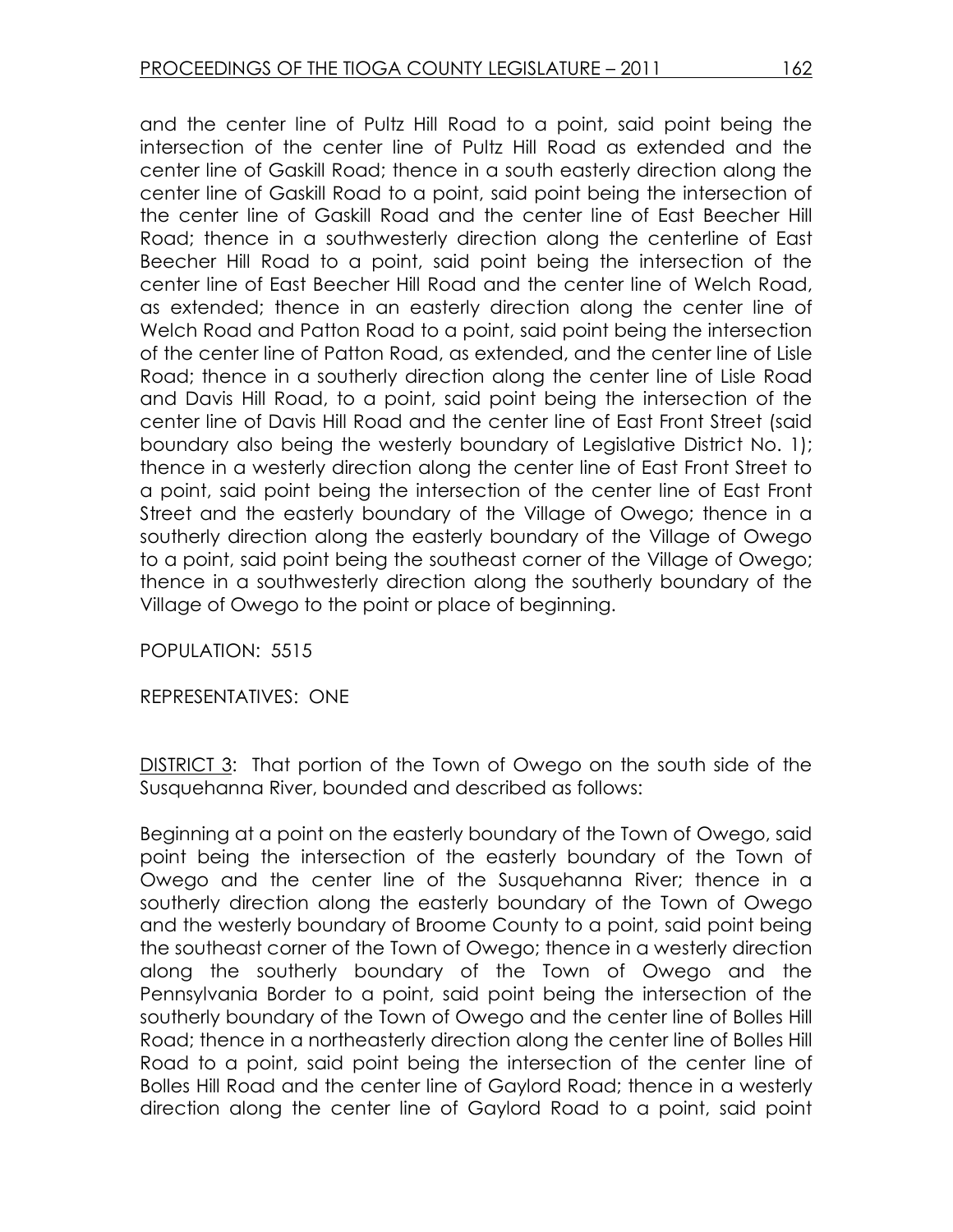being the intersection of the center line of Gaylord Road and the center line of Lillie Hill Road; thence in a westerly direction along the center line of Lillie Hill Road to a point, said point being the intersection of the center line of Lillie Hill Road as extended and the center line of Pennsylvania Avenue; thence in a northerly direction along the center line of Pennsylvania Avenue to a point, said point being the intersection of the center line of Pennsylvania Avenue and the center line of New Street; thence in a northerly direction along the center line of New Street to a point, said point being the intersection of the center line of New Street and the center line of West Main Street; thence in a westerly and northerly direction along the center line of West Main Street to a point, said point being the intersection of the center line of West Main Street and the center line of Watkins Avenue; thence in a westerly direction along said center line of Watkins Avenue to a point, said point being the intersection of the center line of Watkins Avenue and the center line of Holmes Avenue; thence northerly along said center line of Holmes Avenue to a point, said point being the intersection of the center line of Holmes Avenue and the center line of Hilton Road; thence easterly along the center line of Hilton Road to a point, said point being the intersection of the center line of Hilton Road and the center line of NYS Route 434; thence in a southeasterly direction along the center line of NYS Route 434 to a point, said point being the intersection of the center line of NYS Route 434 and the center line of the Apalachin Creek; thence in an easterly direction along the center line of the Apalachin Creek to a point, said point being the intersection of the center line of the Apalachin Creek as extended and the center line of the Susquehanna River; thence in an easterly direction along the center line of the Susquehanna River to the point or place of beginning.

POPULATION: 5439

REPRESENTATIVES: ONE

DISTRICT 4: That portion of the Town of Owego on the south side of the Susquehanna River, and two additional Towns, bounded and described as follows:

(A) That portion of the Town on the south side of the Susquehanna River, bounded and described as follows:

Beginning at a point, said point being the intersection of the southerly boundary of the Town of Owego (on the Pennsylvania Border) and the center line of Bolles Hill Road; thence in a northeasterly direction along the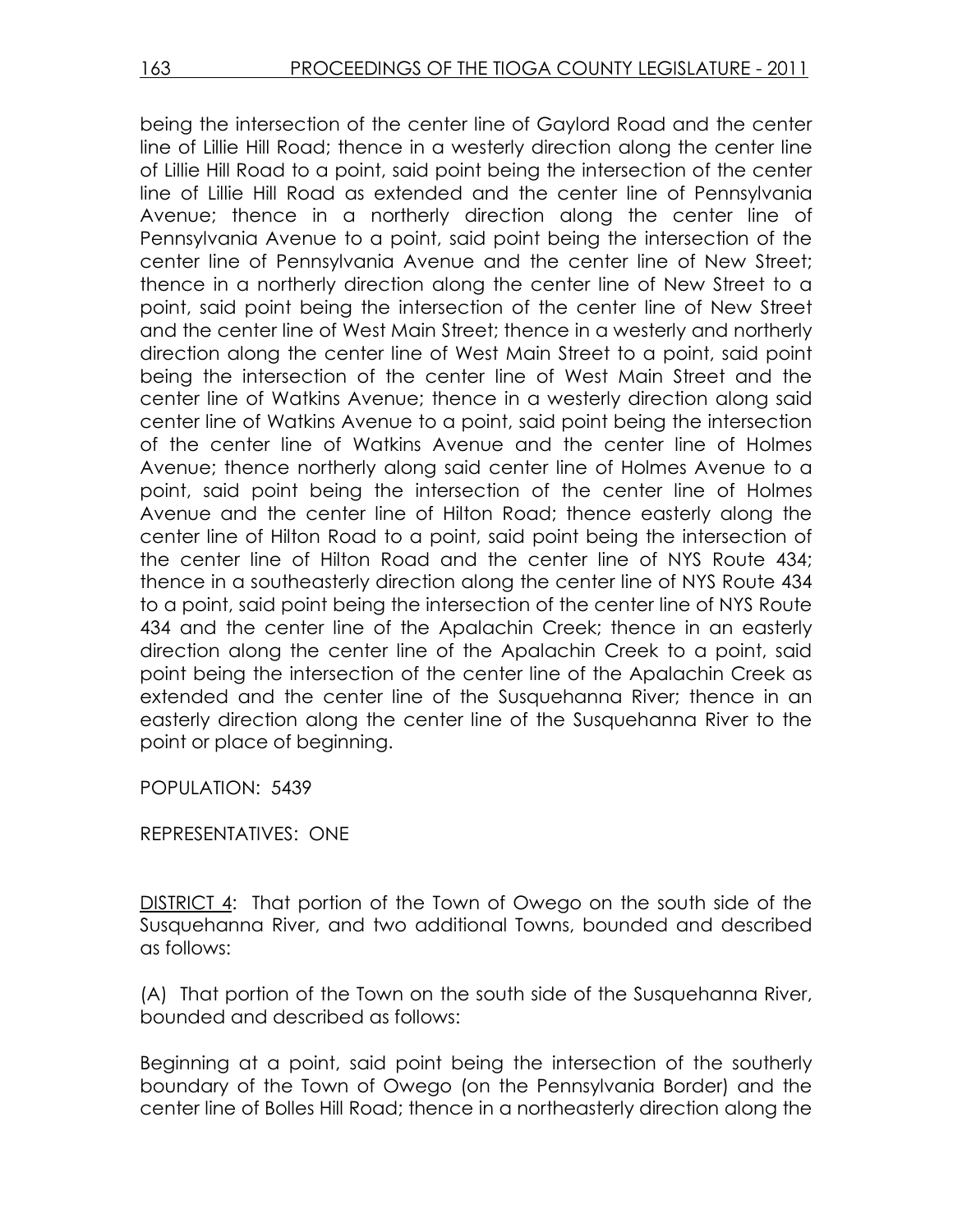center line of Bolles Hill Road to a point, said point being the intersection of the center line of Bolles Hill Road and the center line of Gaylord Road as extended; thence in a westerly direction along the center line of Gaylord Road to a point, said point being the intersection of Gaylord Road as extended and the center line of Lillie Hill Road; thence in a westerly direction along the center line of Lillie Hill Road to a point, said point being the intersection of the centerline of Lillie Hill Road as extended and the center line of Pennsylvania Avenue; thence in a northerly direction along the center line of Pennsylvania Avenue to a point, said point being the intersection of the center line of Pennsylvania Avenue and the center line of New Street; thence in a northerly direction along the center line of New Street to a point, said point being the intersection of the center line of New Street and the center line of West Main Street; thence in a westerly and northerly direction along the center line of West Main Street to a point, said point being the intersection of the center line of West Main Street and the center line of Watkins Avenue; thence in a westerly direction along the center line of Watkins Avenue to a point, said point being the intersection of the center line of Watkins Avenue and the center line of Holmes Avenue; thence northerly along the center line of Holmes Avenue to a point, said point being the intersection of the center line of Holmes Avenue and the center line of Hilton Road; thence easterly along said center line of Hilton Road to a point, said point being the intersection of the center line of Hilton Road and the center line of NYS Route 434; thence in a southeasterly direction along the center line of NYS Route 434 to a point, said point being the intersection of the center line of NYS Route 434 and the center line of the Apalachin Creek; thence in an easterly direction along the center line of the Apalachin Creek as extended to a point, said point being the intersection of the center line of the Apalachin Creek as extended and the center line of the Susquehanna River; thence in a northerly and westerly direction along the center line of the Susquehanna River to a point on the easterly boundary of the Village of Owego; thence in a southerly direction along the easterly boundary of the Village of Owego to a point, said point being the southeast corner of the Village of Owego; thence in a southwesterly direction along the southerly boundary of the Village of Owego to a point, said point being the southwest corner of the Village of Owego; thence in a northerly direction along the westerly boundary of the Village of Owego to a point, said point being the intersection of the westerly boundary of the Village of Owego and the center line of the Susquehanna River; thence in a westerly direction along the center line of the Susquehanna River to a point, said point being the intersection of the center line of the Susquehanna River and the westerly boundary of the Town of Owego; thence in a southerly direction along the westerly boundary of the Town of Owego to a point on the Pennsylvania Border,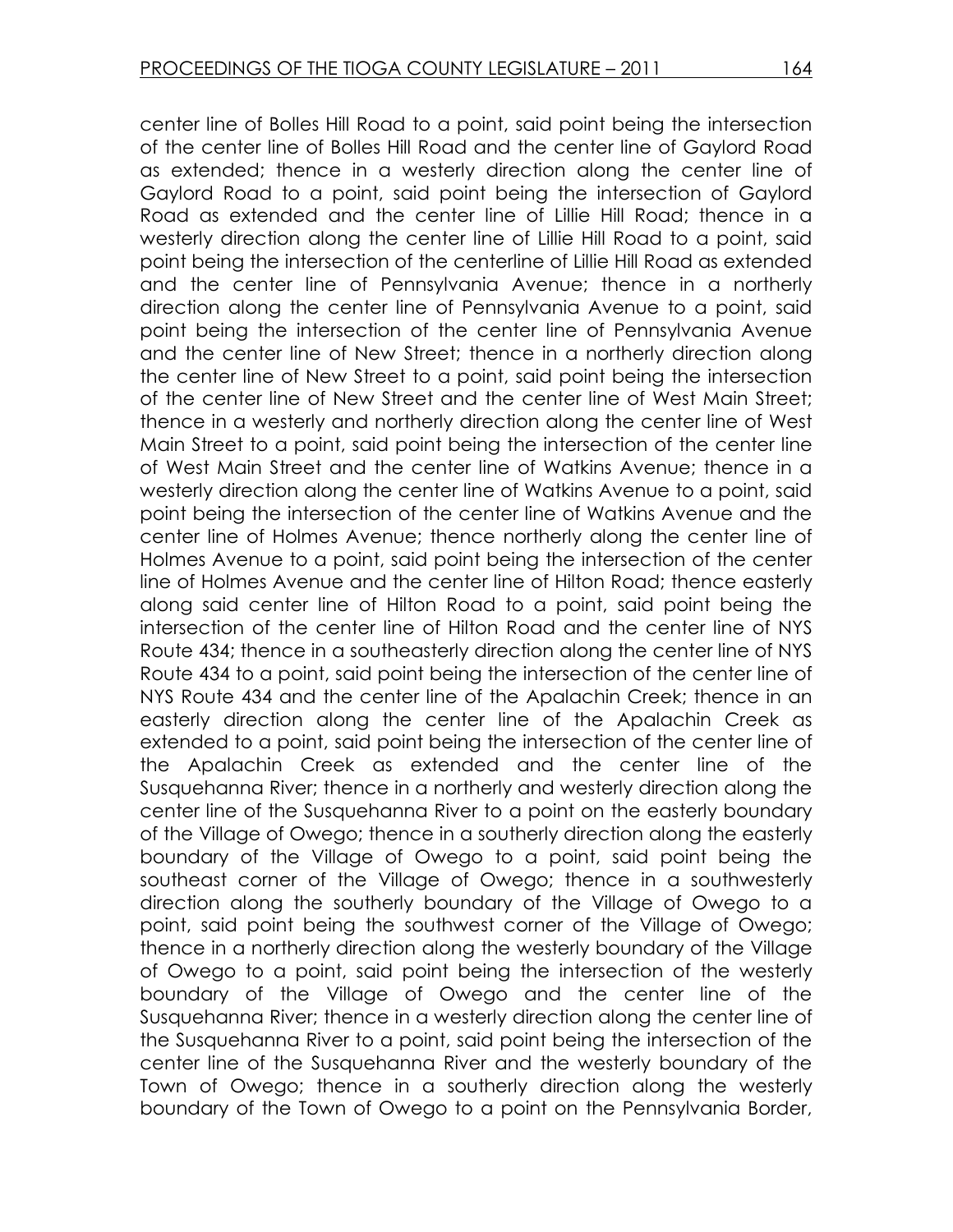said point being the southwest corner of the Town of Owego; thence in an easterly direction and along the southerly boundary of the Town of Owego and the Pennsylvania Border to a point, said point being the intersection of the southerly Boundary of the Town of Owego (and the Pennsylvania Border) and the center line of Bolles Hill Road, the point or place of beginning.

(B) All of the Town of Nichols.

(C) All of the Town of Tioga.

POPULATION: 10879

REPRESENTATIVES: TWO, no more than one of whom shall reside in the same Town.

DISTRICT 5: That portion of the Town of Barton and the Village of Waverly, bounded and described as follows:

- (A) The Village of Waverly.
- (B) That portion of the Town of Barton, bounded and described as follows:

Beginning at the southwest corner of the Town of Barton; thence in a northerly direction along the westerly boundary of the Town of Barton and the easterly boundary of the County of Chemung to a point, said point being the intersection of the westerly boundary of the Town of Barton and the center line of Camptown Road; thence in an easterly direction along the center line of Camptown Road to a point, said point being the intersection of the center line of Camptown Road and the center line of NYS Highway 34; thence in a northerly direction along the center line of NYS Highway 34 approximately 420 feet to a point, said point being the intersection of the center line of NYS Highway 34 and an unnamed creek; thence in a southerly and easterly direction along the center line of said unnamed creek to a point, said point being the intersection of the center line of the unnamed creek and the centerline of Ranch Road; thence in a southerly direction along the center line of Ranch Road to a point, said point being the intersection of the center line of Ranch Road and the center line of Spring Brook; thence in a northeasterly direction along the center line of Spring Brook to a point, said point being the intersection of the center line of Spring Brook and the center line of Talmadge Hill Road West; thence in an easterly direction along the center line of Talmadge Hill Road West to a point, said point being the intersection of the center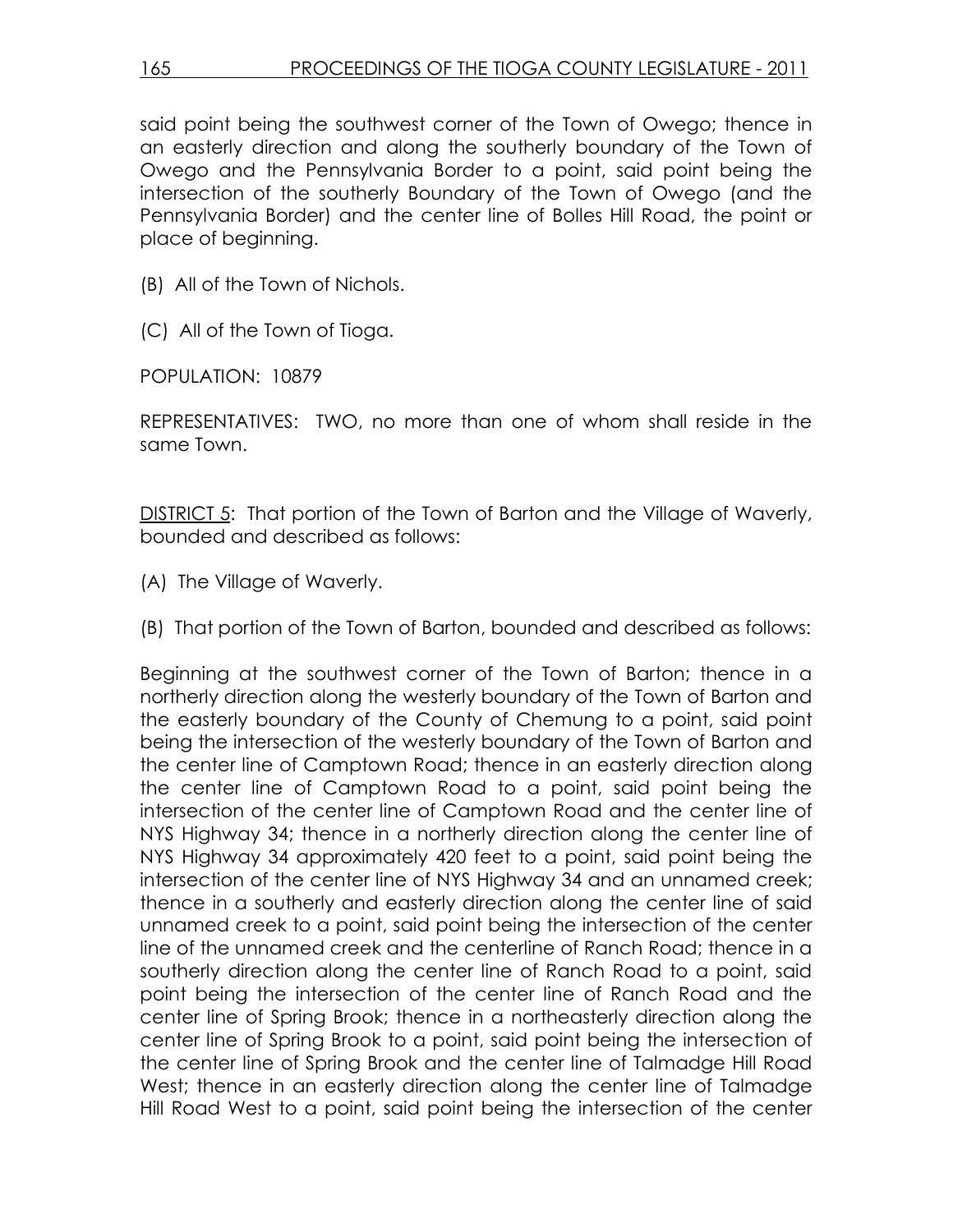line of Talmadge Hill Road West and Talmadge Hill Road South; thence continuing in an easterly direction along the center line of Talmadge Hill Road East a distance of approximately 752 feet to a point, said point being the intersection of the center line of Talmadge Hill Road East and the centerline of an unnamed creek; thence in an easterly direction along the center line of the said unnamed creek to a point, said point being the intersection of the center line of said unnamed creek and the centerline of Ellis Creek Road; thence in a southerly direction along the center line of Ellis Creek Road a distance of approximately 6551 feet to a point, said point being the intersection of the center line of Ellis Creek Road and the centerline of Ellis Creek; thence in a southerly direction along the center line of Ellis Creek to a point, said point being the intersection of the center line of Ellis Creek and the center line of Flag Marsh Run; thence in a westerly direction along the center line of Flag Marsh Run to a point, said point being the intersection of the center line of Flag Marsh Run and the center line of Heath Road; thence in a southerly direction along the center line of Heath Road to a point said point being the intersection of the center line of Heath Road and the center line of Rt. 17C; thence in an easterly and northerly direction along the center line of Rt. 17C to a point, said point being the intersection of the center line of Rt. 17C and the center line of Old Barton Road; thence in a northeasterly direction along the center line of Old Barton Road approximately 827 feet to a point, said point being the intersection of the center line of Old Barton Road and the center line of an unnamed creek; thence in a southerly direction along the center line of said unnamed creek to a point where said center line of said unnamed creek intersects with the westerly boundary of the Susquehanna River; thence in a southerly direction along the westerly boundary of the Susquehanna River to a point on the Pennsylvania Border; thence in a westerly direction along the southerly boundary of the Town of Barton and the Pennsylvania Border to the Southwest corner of the Town of Barton to the point or place of beginning.

POPULATION: 6001

REPRESENTATIVES: ONE

DISTRICT 6: That portion of the Town of Barton, and the Town of Spencer, bounded and described as follows:

(A) The Town of Spencer.

(B) The Town of Barton, excluding that portion which forms a portion of District 5.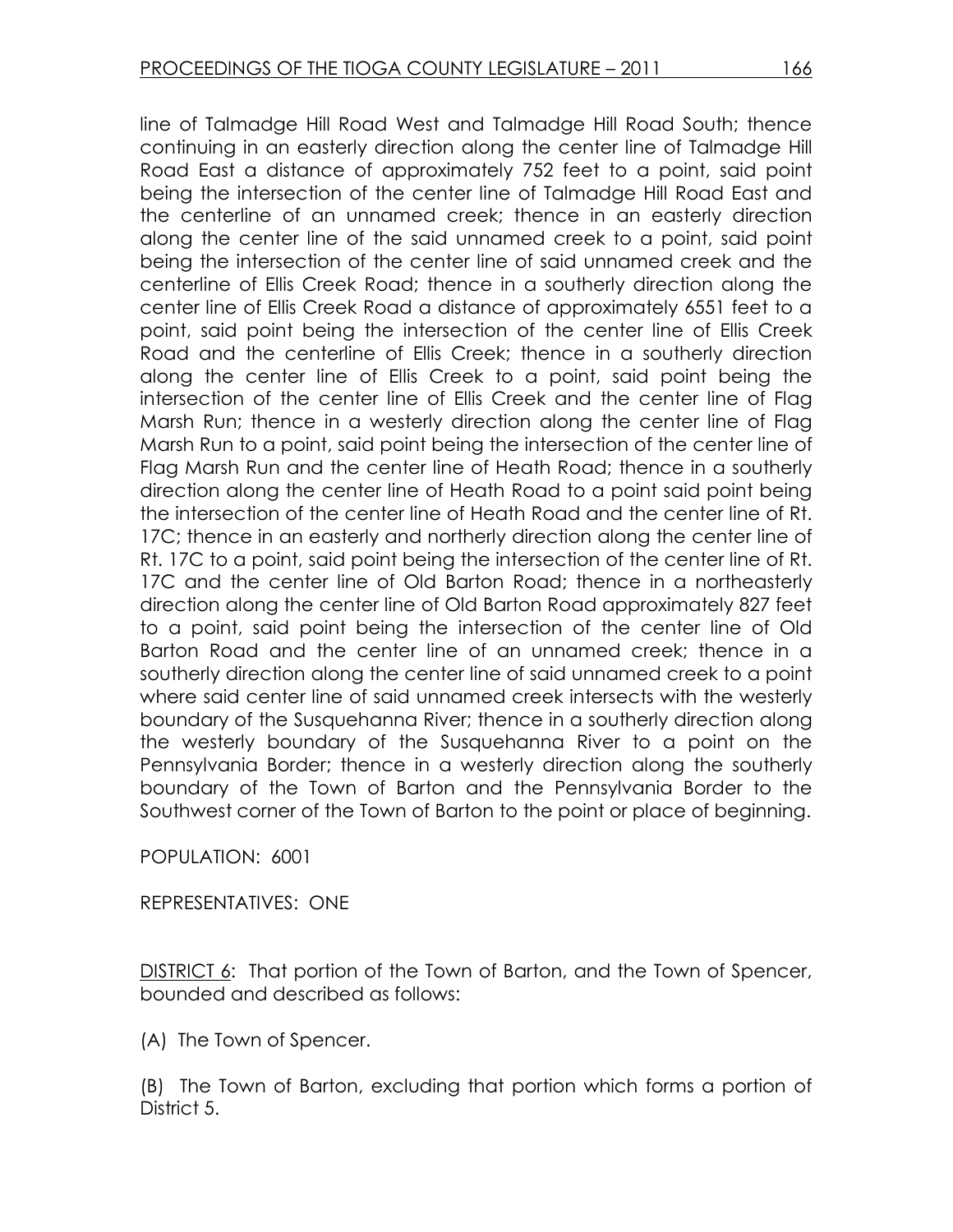POPULATION: 6003

REPRESENTATIVES: ONE

DISTRICT 7: That portion of all of the following Towns, bounded and described as follows:

- (A) Candor
- (B) Newark Valley
- (C) Berkshire
- (D) Richford

POPULATION: 11844

REPRESENTATIVES: TWO, no more than one of whom shall reside in the same Town.

## SECTION 2:

Such Legislators shall be elected for terms as set forth in Local Law 2 of the Year 2011.

SECTION 3:

Town Supervisors, Village Mayors, Members of Town Boards, Members of Village Boards of Trustees shall be ineligible to serve simultaneously as County Legislators.

## SECTION 4:

(A) For purposes of the nomination and election of County Legislators, this Local Law shall take effect immediately.

(B) For all other purposes, it shall take effect January 1, 2012, unless within forty-five days after its adoption there shall be filed with the Clerk a petition protesting against this Local Law, signed and authenticated as herein required by qualified electors of Tioga County, registered to vote therein at the last preceding general Election, in number equal to at least five per centum of the total number of votes cast for Governor at the last Gubernatorial Election in Tioga County, whereupon Section 4(B) of this Local Law shall not be effective until approved by the affirmative vote of a majority of the qualified Electors of Tioga County voting on the proposition for its approval.